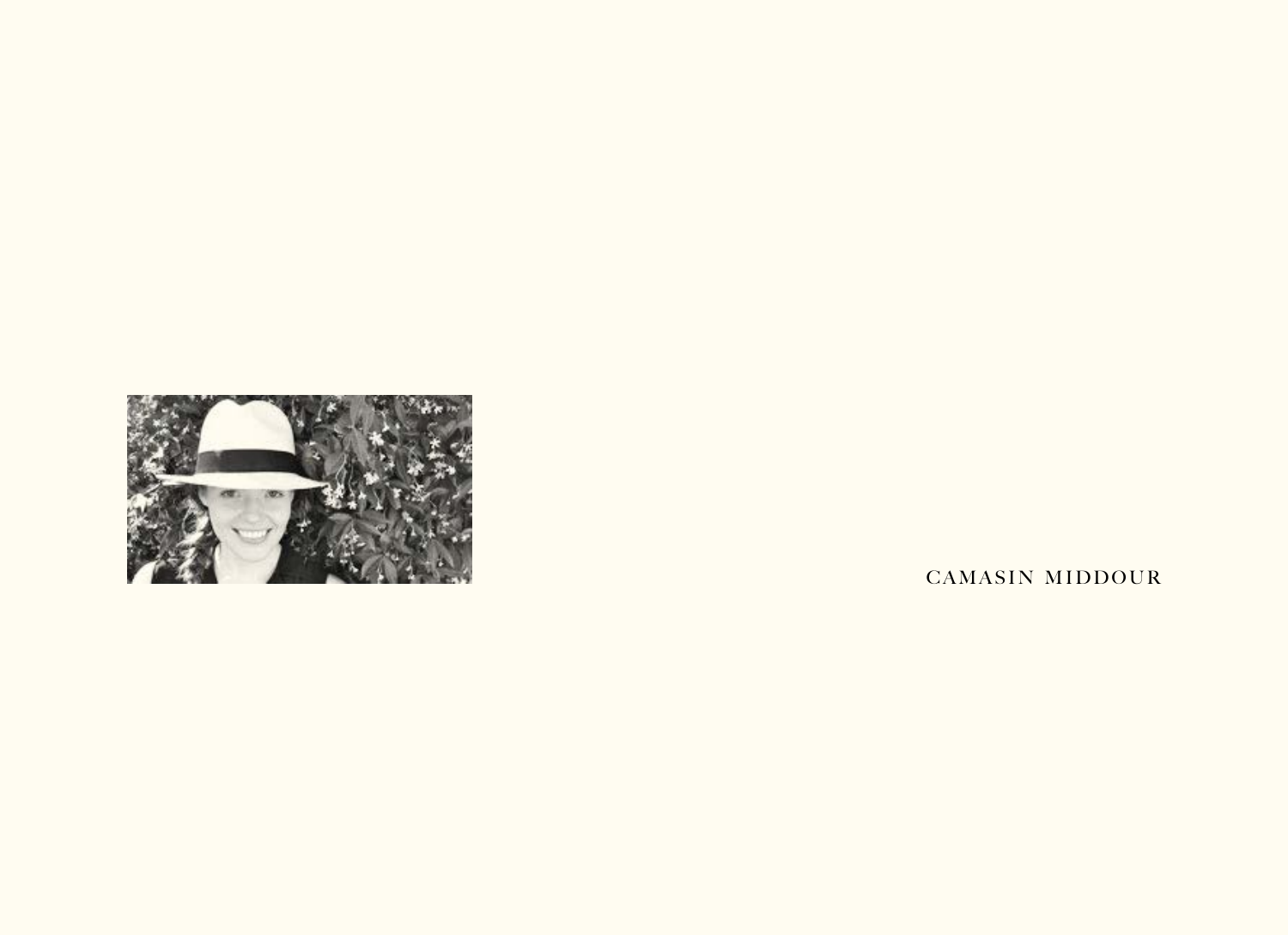# A New Language

Do you have anything else to tempt me?

Thin as a young horse, and dirty in the throat.

I have seen the new dances a jangle of parts,

voluminous as the South, sliding about the room.

I hear talk of a new language something more

than a tight blouse gliding down the avenue.

middour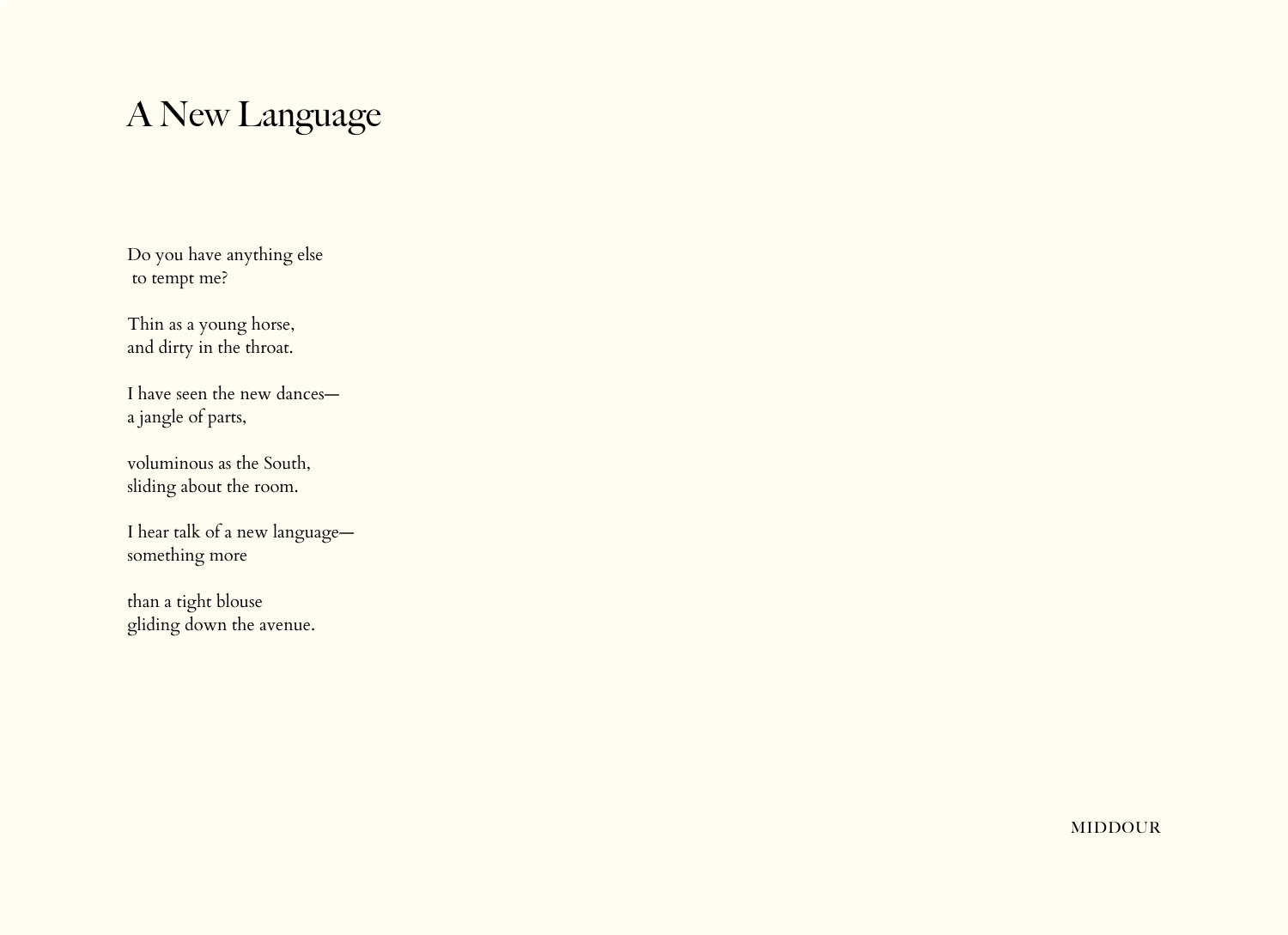## Still Life with Hand Outstretched

## I.

Begin in the cold on a dim patch of earth pocked with snake holes. Brown boots perch, plunder pockets of sow and more little thing in a plaid dress looks on. Little release as the last plump emerges in the scientific examination of what's frozen solid. Inside the ice: a twittering of bitters, an intent to thaw.

#### II.

In March, the salts of his palm wet my hair. He is only partly a man of our time. Think of a deep river and its hidden mud. When he moves through the yard beams grow higher through the blue, like the hasty construction of a tower.

### III.

As if man could make a better bird.

**MIDDOUR**